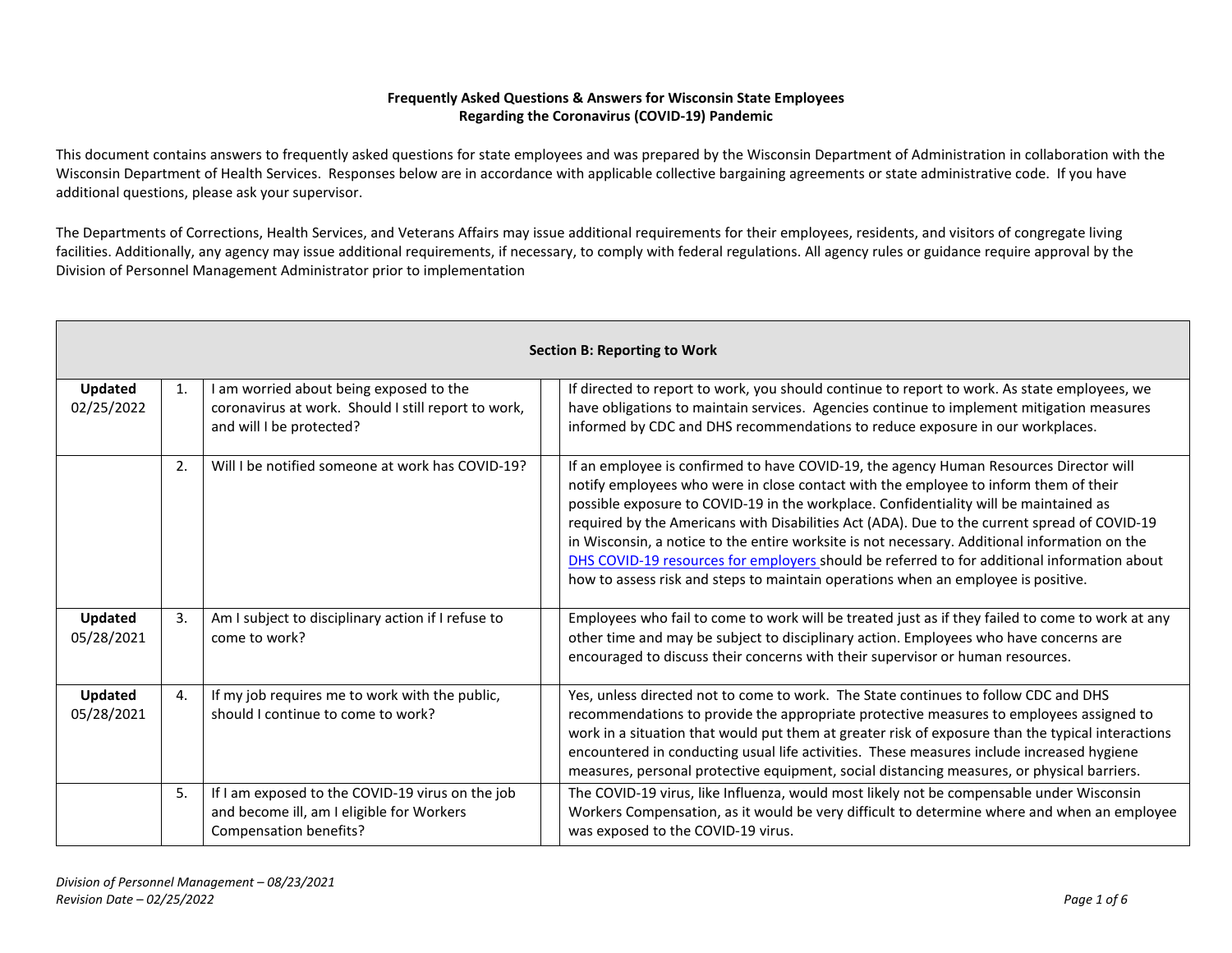|                            | <b>Employee Scenarios</b>                                                                                                                                                                                                                                                                                                                                                                                                                                       | <b>Guidance</b>                                                                                                                                                                                                                                                                                                                                    |  |  |
|----------------------------|-----------------------------------------------------------------------------------------------------------------------------------------------------------------------------------------------------------------------------------------------------------------------------------------------------------------------------------------------------------------------------------------------------------------------------------------------------------------|----------------------------------------------------------------------------------------------------------------------------------------------------------------------------------------------------------------------------------------------------------------------------------------------------------------------------------------------------|--|--|
|                            | The following scenarios provide guidance to employees who are experiencing symptoms of COVID-19, have tested positive for COVID-19, are awaiting a test<br>result or have been exposed to someone with COVID-19, etc.                                                                                                                                                                                                                                           |                                                                                                                                                                                                                                                                                                                                                    |  |  |
|                            | For the purposes of the scenarios below, close contact, or exposed to, includes any of the following situations while you spent time with a person with COVID-<br>19, even if they did not have symptoms and even if you or the person were wearing a mask:<br>Had direct physical contact with the person (for example, a hug, kiss, or handshake)                                                                                                             |                                                                                                                                                                                                                                                                                                                                                    |  |  |
|                            | Were within 6 feet of the person for a prolonged period (15 minutes or more over a 24-hour period) starting from 2 days before illness onset. The 15<br>$\bullet$<br>minutes does not need to be continuous (e.g., 3, 5-minute periods would count).<br>Had contact with the person's respiratory secretions (for example, coughed or sneezed on; contact with a dirty tissue; shared a drinking glass, food,<br>$\bullet$<br>towels, or other personal items). |                                                                                                                                                                                                                                                                                                                                                    |  |  |
|                            |                                                                                                                                                                                                                                                                                                                                                                                                                                                                 |                                                                                                                                                                                                                                                                                                                                                    |  |  |
|                            | Live with the person or stayed overnight for at least one night in a house with the person.<br>$\bullet$                                                                                                                                                                                                                                                                                                                                                        |                                                                                                                                                                                                                                                                                                                                                    |  |  |
|                            |                                                                                                                                                                                                                                                                                                                                                                                                                                                                 |                                                                                                                                                                                                                                                                                                                                                    |  |  |
| <b>Updated</b><br>1/6/2022 | A. Employee has no symptoms (asymptomatic)<br>and has tested positive for COVID-19 via an<br>antigen or PCR test                                                                                                                                                                                                                                                                                                                                                | For employees who tested positive via an antigen test, it is recommended that they have a PCR<br>test within 48 hours to confirm the positive result. If the employee tested positive but has no<br>symptoms - they should isolate for 5 days, followed by five days of wearing a mask when around<br>others.                                      |  |  |
|                            |                                                                                                                                                                                                                                                                                                                                                                                                                                                                 | If during the 5 days of isolation the employee becomes symptomatic, follow Scenario F.                                                                                                                                                                                                                                                             |  |  |
| Updated<br>1/20/2022       | B. Employee is sick with symptoms of COVID-19,<br>but has not yet been tested                                                                                                                                                                                                                                                                                                                                                                                   | Recommend employee be tested. If the employee is unable to get a test, they should stay home<br>until all the following apply: 1) They have been fever-free for 24 hours (without the use of fever<br>reducing medications). 2) Their other symptoms have improved. 3) They have isolated for 5 full<br>days (day 0 is the first day of symptoms). |  |  |
|                            |                                                                                                                                                                                                                                                                                                                                                                                                                                                                 | Once the isolation is complete, they no longer need to stay home but should wear a mask<br>around others for 5 additional days (day 6-10). If unable to wear a mask you should quarantine<br>for 10 full days and avoid people who are immunocompromised or at high risk for severe<br>disease.                                                    |  |  |
|                            |                                                                                                                                                                                                                                                                                                                                                                                                                                                                 | If the employee is tested, stay home until test results return. Follow Scenario D, E, or F,<br>depending on test type and results. Information on COVID-19 Test Types                                                                                                                                                                              |  |  |
|                            | C. Employee is sick with symptoms of COVID-19,<br>has been tested but not yet received the test<br>results                                                                                                                                                                                                                                                                                                                                                      | Stay home until test results return. Follow Scenario D, E, or F, depending on test type and<br>results. Information on COVID-19 Test Types                                                                                                                                                                                                         |  |  |
|                            | D. Employee is sick with symptoms of COVID-19,                                                                                                                                                                                                                                                                                                                                                                                                                  | Employee does not have COVID-19. Follow standard employee illness protocols for returning to                                                                                                                                                                                                                                                       |  |  |
|                            | has been tested and PCR test results came back                                                                                                                                                                                                                                                                                                                                                                                                                  | work. Example: 24 hours fever-free, or 2 days after last episode of vomiting or diarrhea, or when                                                                                                                                                                                                                                                  |  |  |
|                            | negative                                                                                                                                                                                                                                                                                                                                                                                                                                                        | on antibiotics for at least 24 hours, or as approved to work by a doctor.                                                                                                                                                                                                                                                                          |  |  |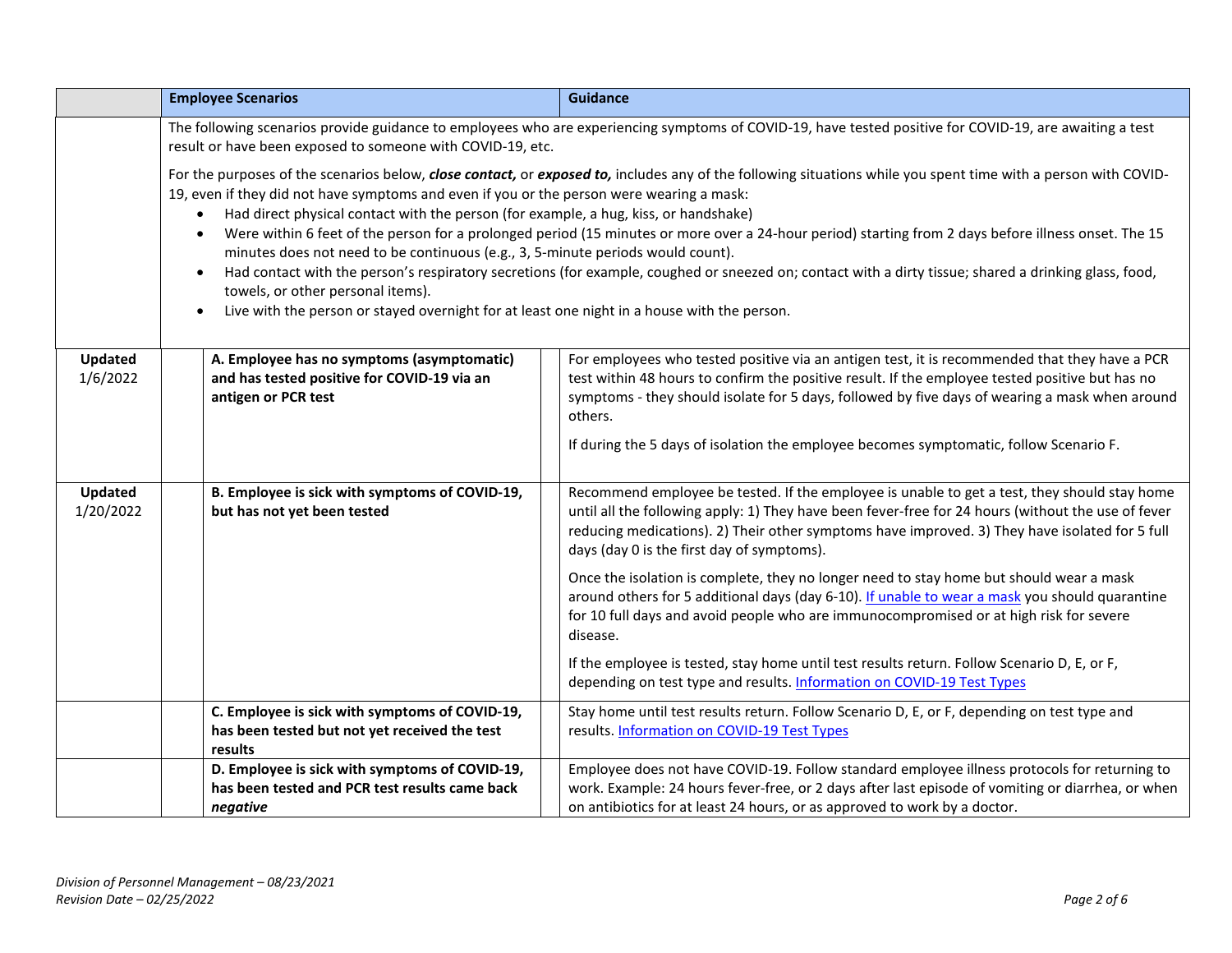| <b>Updated</b> | E. Employee is sick with symptoms of COVID-19,                                                   | Employee is a suspect case. A follow up PCR test is recommended within 48 hours. Continue                                   |
|----------------|--------------------------------------------------------------------------------------------------|-----------------------------------------------------------------------------------------------------------------------------|
| 1/6/2022       | has been tested with an antigen test and test                                                    | isolating while awaiting the PCR test. If the PCR test is negative, follow instructions for Scenario                        |
|                | results come back negative                                                                       | D and if the PCR test is positive, follow the instructions for Scenario F. Information on COVID-19                          |
|                |                                                                                                  | <b>Test Types</b>                                                                                                           |
| Updated        | F. Employee is sick with symptoms of COVID-19,                                                   | Employee shall stay home until all the following apply: 1) They have been fever-free for 24 hours                           |
| 1/20/2022      | has been tested and test results came back                                                       | (without the use of fever reducing medications). 2) Their other symptoms have improved. 3)                                  |
|                | positive                                                                                         | They have isolated for 5 full days (day 0 is the first day of symptoms).                                                    |
|                |                                                                                                  | Once the isolation is complete, they no longer need to stay home but should wear a mask                                     |
|                |                                                                                                  | around others for 5 additional days (day 6-10). If unable to wear a mask you should quarantine                              |
|                |                                                                                                  | for 10 full days and avoid people who are immunocompromised or at high risk for severe                                      |
|                |                                                                                                  | disease.                                                                                                                    |
|                |                                                                                                  | Note: For some people who develop serious illness from COVID-19, a longer period of isolation                               |
|                |                                                                                                  | may be required before it is safe to be around others or go back to work. Your health care                                  |
|                |                                                                                                  | provider will make this determination in consultation with your local public health department.                             |
| Updated        | G. Employee had a positive PCR test for COVID-19                                                 | Employees who have again tested positive within 90 days of their original positive and remain                               |
| 10/18/2021     | in the past and now has another positive test but                                                | asymptomatic may continue to work and do not need to isolate. This is because the virus can                                 |
|                | has no symptoms                                                                                  | continue to result in positive test outcomes when the person has fully recovered and is no longer                           |
|                |                                                                                                  | contagious.                                                                                                                 |
|                |                                                                                                  |                                                                                                                             |
|                |                                                                                                  | Individuals who test positive beyond 90 days of their original positive test will be treated as a                           |
|                |                                                                                                  | new infection and should follow Scenario A or F depending on the presences of symptoms.                                     |
| Updated        | H. Employee had a positive PCR test for COVID-19                                                 | Information on COVID-19 Test Types<br>Employees who develop symptoms and have again tested positive within 90 days of their |
| 10/18/2021     | in the past and now is sick and has another                                                      | original positive should stay home and be evaluated by their health care provider. If no other                              |
|                | positive test                                                                                    | cause of symptoms can be determined, the employee should follow Scenario F.                                                 |
|                |                                                                                                  |                                                                                                                             |
|                |                                                                                                  | Individuals who test positive beyond 90 days of their original positive test will be treated as a                           |
|                |                                                                                                  | new infection and should follow Scenario A or F depending on the presences of symptoms.                                     |
|                |                                                                                                  | Information on COVID-19 Test Types                                                                                          |
| Updated        | I. Employee has been in close contact with                                                       | Employee can continue to work, but they should self-monitor for symptoms daily.                                             |
| 1/6/2022       | someone who shows symptoms but has not been                                                      |                                                                                                                             |
|                | tested                                                                                           |                                                                                                                             |
| Updated        | J. Employee has been in close contact with                                                       | If the close contact tests negative, the employee can continue to work, but they should self-                               |
| 1/6/2022       | someone who shows symptoms and is waiting on                                                     | monitor for symptoms daily. If close contact tests positive the employee should follow Scenario                             |
| Updated        | test results                                                                                     | K-1 or K-2.<br>Employees who are up to date with current vaccine recommendations should refer to                            |
| 1/20/2022      | K-1. Employee (unvaccinated or completed the<br>primary series of Pfizer or Moderna vaccine over | Scenario K-2 below.                                                                                                         |
|                | 5 months ago and has not received a booster                                                      |                                                                                                                             |
|                | dose or completed the primary series of J&J over                                                 |                                                                                                                             |
|                | 2 months ago and has not received a booster                                                      |                                                                                                                             |
|                |                                                                                                  |                                                                                                                             |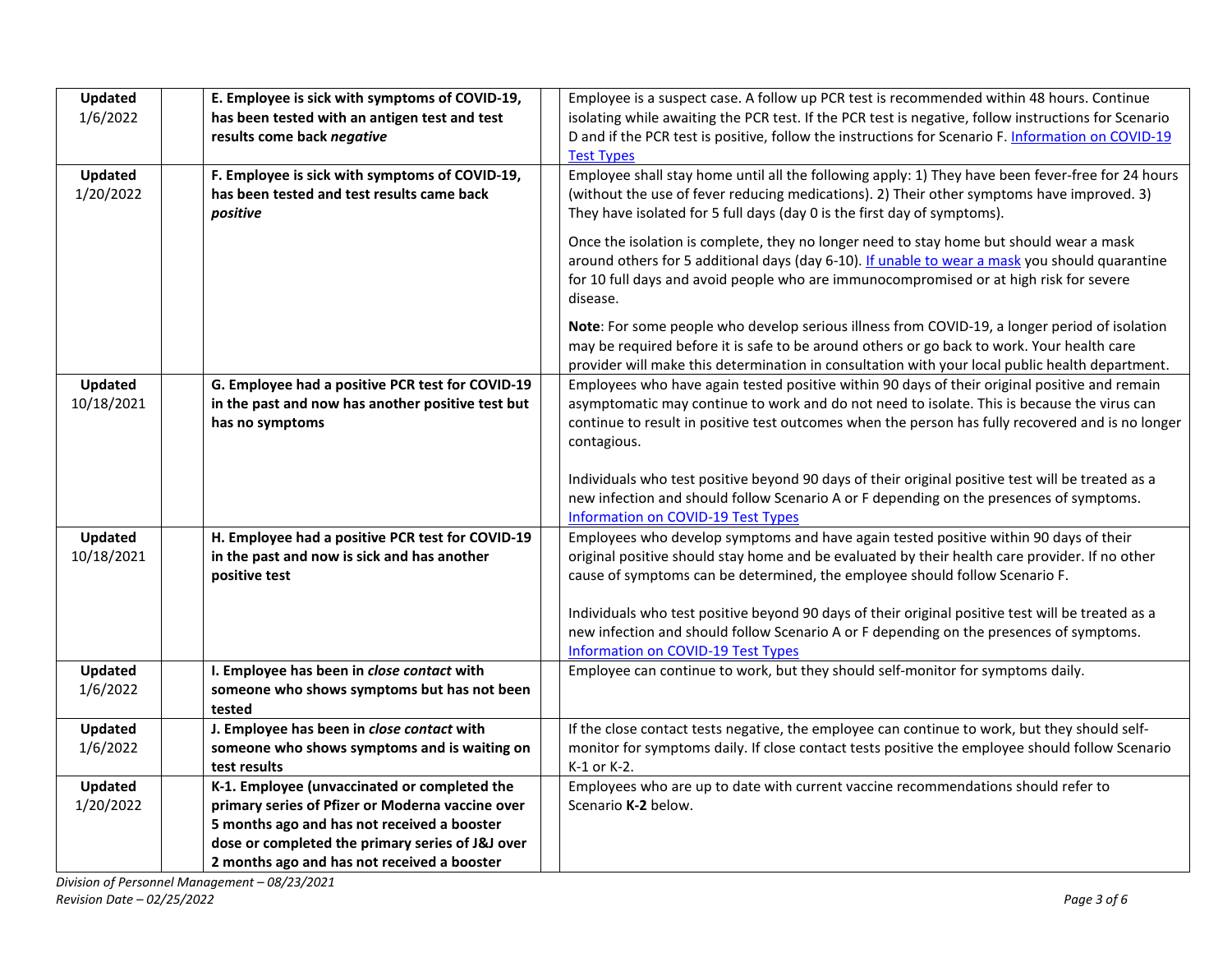|                      | dose) has been in close contact with or exposed<br>to someone who tested positive for COVID-19                                                                   | Quarantine: stay home and completely away from others for five days. After the five days of<br>quarantine wear a face mask for an additional five days when around others. Regardless of                                                                                                                                                                                                                                                                                                                                                                                 |
|----------------------|------------------------------------------------------------------------------------------------------------------------------------------------------------------|--------------------------------------------------------------------------------------------------------------------------------------------------------------------------------------------------------------------------------------------------------------------------------------------------------------------------------------------------------------------------------------------------------------------------------------------------------------------------------------------------------------------------------------------------------------------------|
|                      | (symptomatic or asymptomatic)                                                                                                                                    | vaccination status, employees should get tested on day five after exposure.                                                                                                                                                                                                                                                                                                                                                                                                                                                                                              |
|                      |                                                                                                                                                                  | If symptoms appear, stay home until all of the following apply: 1) They have been fever-free for<br>24 hours (without the use of fever reducing medications). 2) Their other symptoms have<br>improved. 3) They have isolated for 5 full days (day 0 is the first day of symptoms).                                                                                                                                                                                                                                                                                      |
|                      |                                                                                                                                                                  | Once the isolation is complete, they no longer need to stay home but should wear a mask<br>around others for 5 additional days (day 6-10). If unable to wear a mask you should quarantine<br>for 10 full days and avoid people who are immunocompromised or at high risk for severe<br>disease.                                                                                                                                                                                                                                                                          |
|                      |                                                                                                                                                                  | *To ensure continuity of operations of essential functions, CDC advises that quarantine<br>requirements may be modified in circumstances when excluding a person from work could result<br>in an imminent threat to patient care, public health or public safety per DHS COVID-19 Health<br>Alert #16: Quarantine of Wisconsin Residents Exposed to COVID-19 Is an Essential Prevention<br>Strategy.                                                                                                                                                                     |
|                      |                                                                                                                                                                  | If an employee receives notice from a public health official or contact tracer that they may have<br>been exposed to COVID-19, they should be in contact with their management to verify<br>requirements based on their position.                                                                                                                                                                                                                                                                                                                                        |
| Updated<br>1/20/2022 | K-2. Up-to-date vaccinated employee has been in<br>close contact with or exposed to someone who<br>tested positive for COVID-19 (symptomatic or<br>asymptomatic) | Employees who are up-to-date with current vaccine recommendations (i.e., have received all<br>recommended vaccine doses, including boosters and additional primary shots for some<br>immunocompromised people) do not need to quarantine after exposure to COVID-19 but should<br>wear a well-fitting mask when around other people for 10 days. Vaccinated persons should be<br>tested on day 5 after their exposure. If unable to wear a mask you should quarantine for 10 full<br>days and avoid people who are immunocompromised or at high risk for severe disease. |
|                      |                                                                                                                                                                  | Persons who are unvaccinated or not up to date with current vaccine recommendations should<br>continue to follow current quarantine guidance after exposure to someone with COVID-19 as<br>provided in Scenario K-1 above.                                                                                                                                                                                                                                                                                                                                               |
| Updated<br>1/20/2022 | L. Employee is living with someone who tested<br>positive for COVID-19                                                                                           | Unvaccinated employee, or employee completed the primary series of Pfizer or Moderna<br>vaccine over 5 months ago and has not received a booster dose, or completed the primary series<br>of J&J over 2 months ago and has not received a booster dose:                                                                                                                                                                                                                                                                                                                  |
|                      |                                                                                                                                                                  | If you live with someone who has symptoms or tests positive for COVID-19 and you are unable to<br>separate from them in the home, extend your quarantine. The following must be met before you<br>start your final 5 days of quarantine:                                                                                                                                                                                                                                                                                                                                 |
|                      |                                                                                                                                                                  | At least 5 days have passed since anyone in the house has tested positive for COVID-19<br>or began having COVID-19 symptoms.                                                                                                                                                                                                                                                                                                                                                                                                                                             |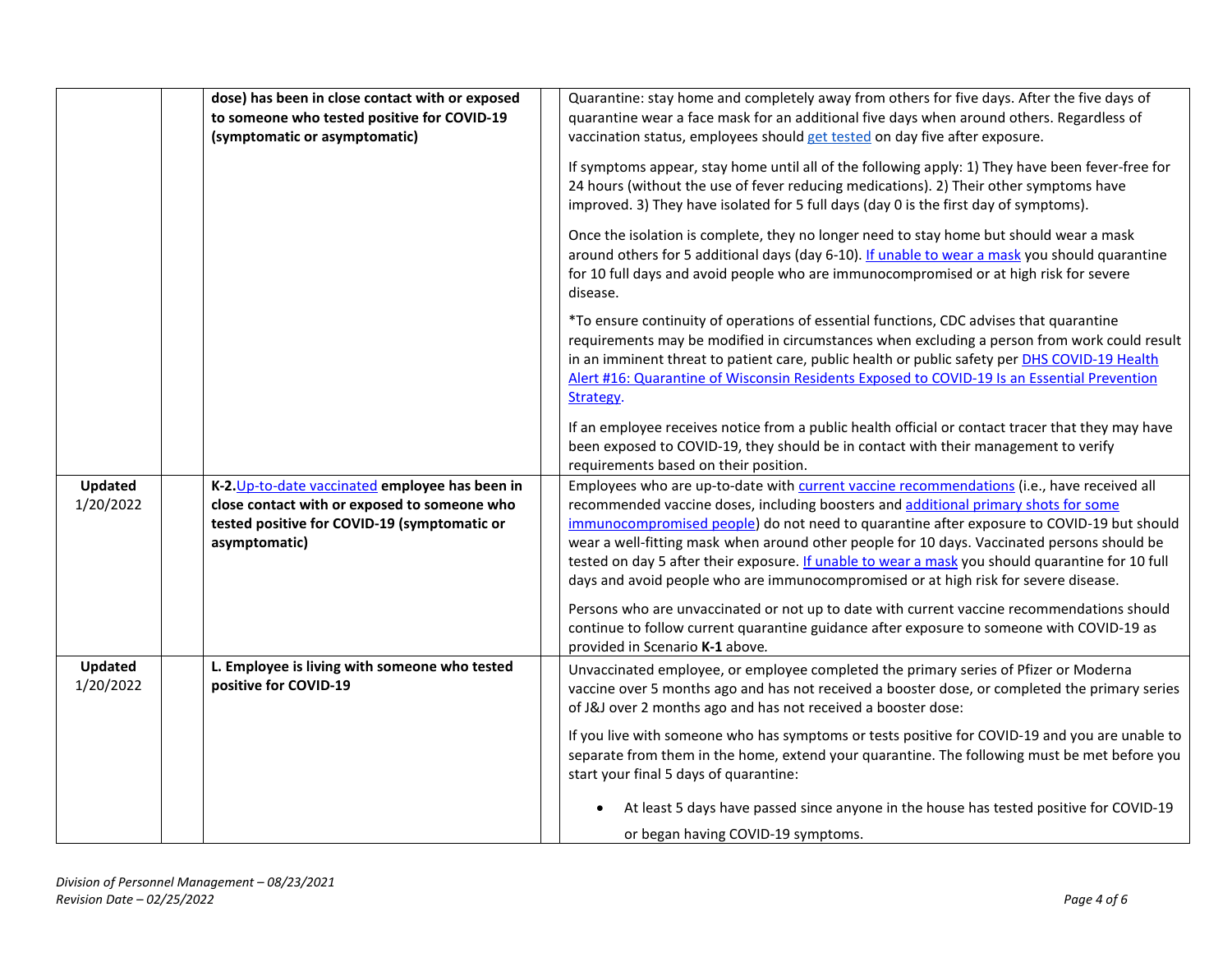|                            |                                                                                                   | Anyone who had symptoms or tested positive was able to wear a mask around others in<br>the house, or at least 10 days have passed since the day of their positive test (if<br>asymptomatic) or their symptoms began.<br>Anyone who developed symptoms is improving and has been fever free (without the<br>use of fever-reducing medications) for at least 24 hours.<br><b>COVID-19: Close Contacts   Wisconsin Department of Health Services</b><br>Employees who are up to date with current vaccine recommendations should refer to Scenario<br>K-2 above.<br>*To ensure continuity of operations of essential functions, DHS advises that quarantine<br>requirements may be modified in circumstances when excluding a person from work could result<br>in an imminent threat to patient care, public health, or public safety per DHS COVID-19 Health |
|----------------------------|---------------------------------------------------------------------------------------------------|------------------------------------------------------------------------------------------------------------------------------------------------------------------------------------------------------------------------------------------------------------------------------------------------------------------------------------------------------------------------------------------------------------------------------------------------------------------------------------------------------------------------------------------------------------------------------------------------------------------------------------------------------------------------------------------------------------------------------------------------------------------------------------------------------------------------------------------------------------|
|                            |                                                                                                   | Alert #16: Quarantine of Wisconsin Residents Exposed to COVID-19 Is an Essential Prevention<br>Strategy.<br>If an employee receives notice from a public health official or contact tracer that they may have<br>been exposed to COVID-19, they should be in contact with their management to verify<br>requirements based on their position.                                                                                                                                                                                                                                                                                                                                                                                                                                                                                                              |
| <b>Updated</b><br>1/6/2022 | M. Employee is a close contact to someone who<br>tested positive for COVID-19 at work             | Unvaccinated employees and those who are not up to date with current vaccine<br>recommendations should refer to Scenario K-1 above.<br>Employees who are up to date with current vaccine recommendations should refer to Scenario                                                                                                                                                                                                                                                                                                                                                                                                                                                                                                                                                                                                                          |
|                            |                                                                                                   | K-2 above.<br>*To ensure continuity of operations of essential functions, DHS advises that quarantine<br>requirements may be modified in circumstances when excluding a person from work could result<br>in an imminent threat to patient care, public health, or public safety per DHS COVID-19 Health<br>Alert #16: Quarantine of Wisconsin Residents Exposed to COVID-19 Is an Essential Prevention                                                                                                                                                                                                                                                                                                                                                                                                                                                     |
|                            |                                                                                                   | Strategy.<br>If an employee receives notice from a public health official or contact tracer that they may have<br>been exposed to COVID-19, they should be in contact with their management to verify<br>requirements based on their position.                                                                                                                                                                                                                                                                                                                                                                                                                                                                                                                                                                                                             |
|                            | N. Employee is a close contact to someone who<br>has been exposed to another positive person.     | Employee can continue to work and self-monitors symptoms daily.                                                                                                                                                                                                                                                                                                                                                                                                                                                                                                                                                                                                                                                                                                                                                                                            |
|                            | O. Employee lives with or cares for someone who<br>is has been exposed to another positive person | Employee can continue to work and self-monitors symptoms daily                                                                                                                                                                                                                                                                                                                                                                                                                                                                                                                                                                                                                                                                                                                                                                                             |